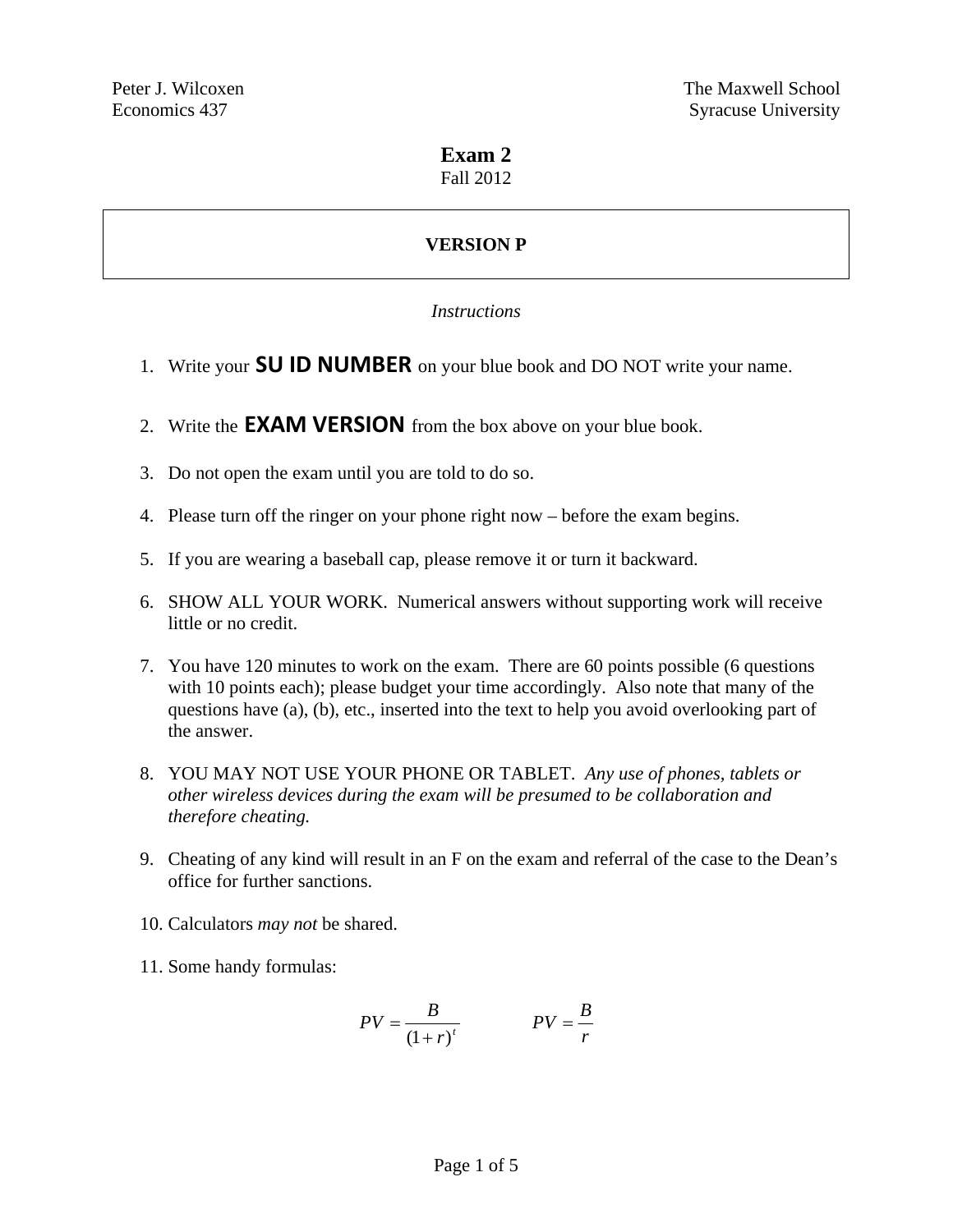#### **Question 1 (10 points) Hybrid Policy**

The marginal benefits of abating a pollutant are given by MBA=1700–Q. Two sources of the pollutant were recently regulated. Just before regulation, each source was emitting 300 tons (600 tons total). At the time of regulation, the sources were believed to have abatement costs given by: MCA1=14\*Q1 and MCA2=7\*Q2. Using this information, the regulator set up a hybrid policy with the following features: the initial quantity of permits distributed was equal to the efficient amount of pollution, and the price of waivers (additional permits) was set to the efficient MCA (that is, the tax rate that would be efficient). After the system was in place, however, the MCA curves for both sources were discovered to be wrong. The true curves are  $MCA1=15*Q1$  and  $MCA2=15*Q2$ .

Please calculate: (a) the efficient total quantity of abatement and the MCA if the original MCA curves had been correct; (b) the number of permits the regulator initially issued; (c) the efficient total quantity of abatement given the true MCAs; (d) the actual quantity of abatement under the hybrid policy given the true MCAs; (e) the deadweight loss, if any.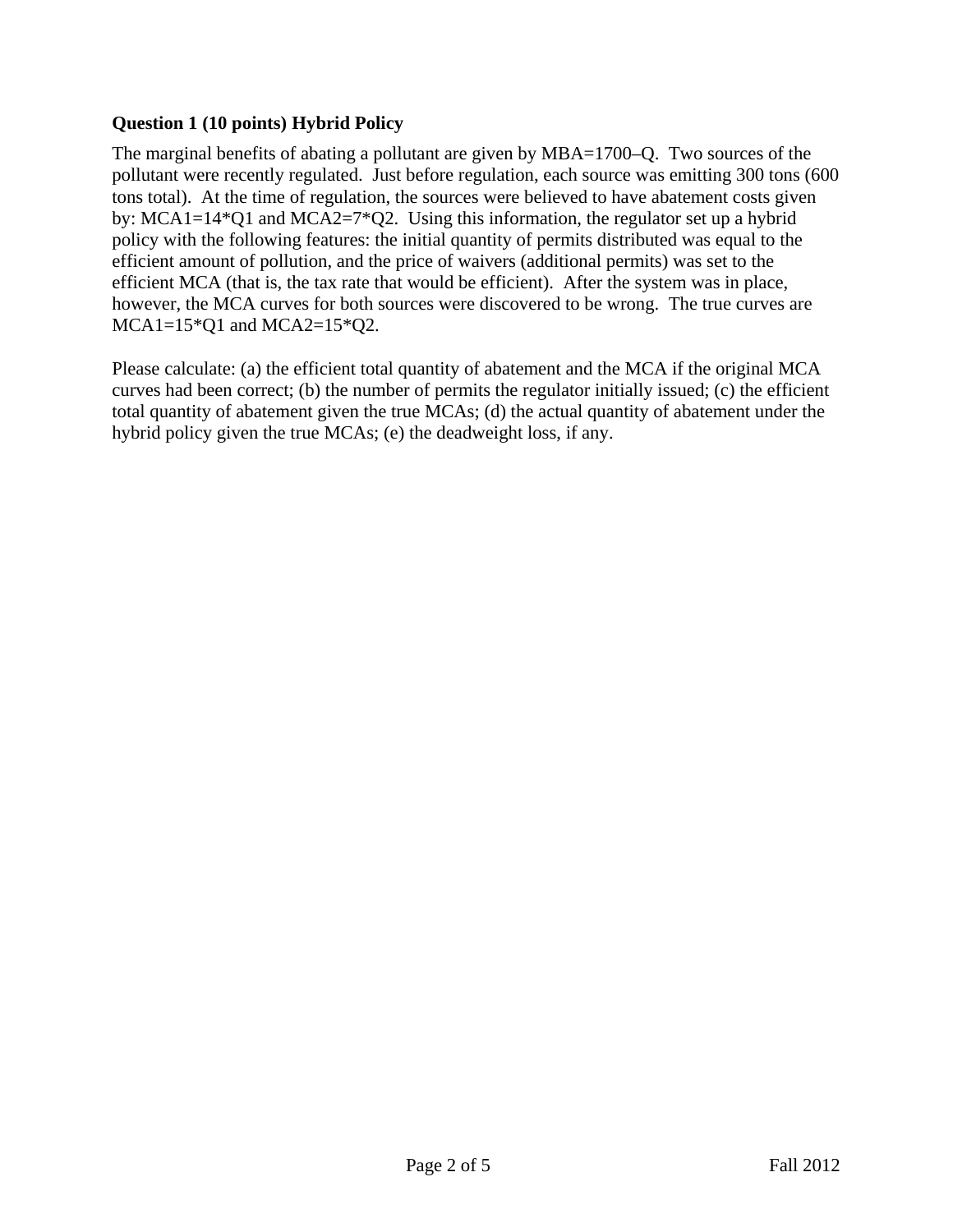#### **Question 2 (10 points) Land Valuation**

A government is considering selling a section of scenic coastline to a private developer. The area is currently used as a public beach and no admission fee is charged. The government is evaluating the decision over two periods: 0 and 1. Period 0 is the present, and it is known that 1,080,000 people visit the beach. They come from six geographic zones labeled A through F. The cost of a round trip to the site from each zone is shown in the table below, along with each zone's population and the number of people who visit.

| Zone         | <b>Travel Cost</b> | <b>Population</b> | <b>Visitors</b> |
|--------------|--------------------|-------------------|-----------------|
|              | \$20               | 120,000           | 120,000         |
| B            | \$40               | 600,000           | 480,000         |
| $\mathsf{C}$ | \$60               | 400,000           | 240,000         |
| D            | \$80               | 100,000           | 40,000          |
| E            | \$100              | 1,000,000         | 200,000         |
| F            | \$120              | 9,000             |                 |

The public's willingness to pay for visits (including people from all zones) is known to be given by an equation of the form:  $WTP = A - B^*Q$ , where Q is the number of visitors and A and B are constants. The government also knows that in period 0 there are 500,000 people who do not visit the site but who value its existence and are each willing to pay \$20 to keep it protected.

The government is not certain about the value of the beach in period 1. It believes there is a 75% chance it will be the same as period 0 and a 25% chance it will be twice the period 0 value. The developer has offered to pay \$60 million for the land in either period. If the land is sold, the developer would immediately and irreversibly convert it to private use and the public benefits would drop to zero. The government uses an interest rate of 100% between the two periods.

Please compute: (a) the number of people who would visit in period 0 if a \$20 admission fee were charged, (b) the values of A and B, (c) the amount of consumer surplus received by visitors in period 0, (d) the total benefit produced by the beach in period 0 including the people who don't visit, (e) the expected net present value of keeping the land as a public beach, and (f) indicate whether or not the city should sell the land to the developer.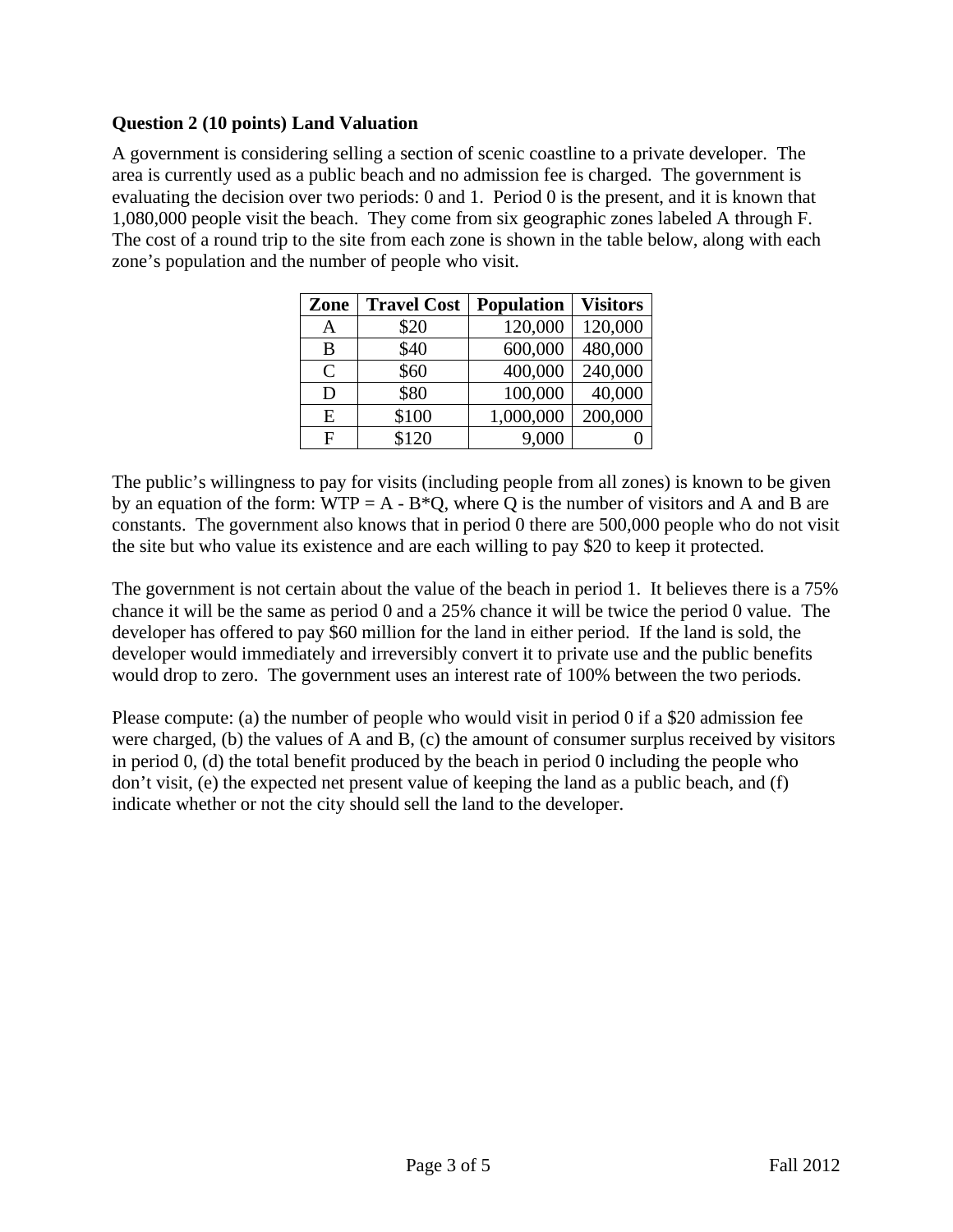#### **Question 3 (10 points) Risk Management**

Radon is a naturally occurring colorless odorless radioactive gas. It is emitted by certain kinds of rock and can collect in homes. Long term exposure to radon increases the risk of lung cancer, especially in smokers. Radon exposure is measured in picoCuries per liter or pCi/L. It is known from studies on miners that people exposed to a lifetime average dose of 20 pCi/L have an increased annual risk of 48/100,000 of dying of lung cancer if they've never smoked and an increased annual risk of 340/100,000 if they're smokers.

Not everyone is exposed to radon and people who are usually receive lower doses. In this question, you may assume that 60 million people in the US are exposed to radon and their average dose is 5 pCi/L. Approximately 70% of the population has never smoked and 30% are smokers. The dose-response function is approximately linear.

The government is considering two policies. Policy A would cut everyone's exposure in half and would cost \$90 billion per year. Policy B would focus on smokers alone and would cut their exposure in half. Because there are fewer smokers, Policy B would cost less: \$27 billion per year. You may assume that the public is willing to pay \$6 million per fatality avoided (the VSL is \$6 million).

Please calculate: (a) the expected number of cases of radon-induced lung cancer per year without any change in policy; (b),(c) the expected number of fatalities prevented by each policy; (d),(e) the net benefits of each policy. Finally, (f) explain which policy, if any, should be adopted and why.

## **Question 4 (10 points) Public Goods**

A park is visited by 1 million people per year and their use of the park is nonrival. They pay no admission fee and each person's enjoyment of Q square miles of park land is given by the equation MBi =  $30 - Q$ . The marginal cost of providing Q square miles of park is given by the equation  $MC = 4M + 1M^*Q$  where M indicates millions.

Please determine: (a) the quantity of park land that should be provided; and (b) the annual net social surplus produced by the park.